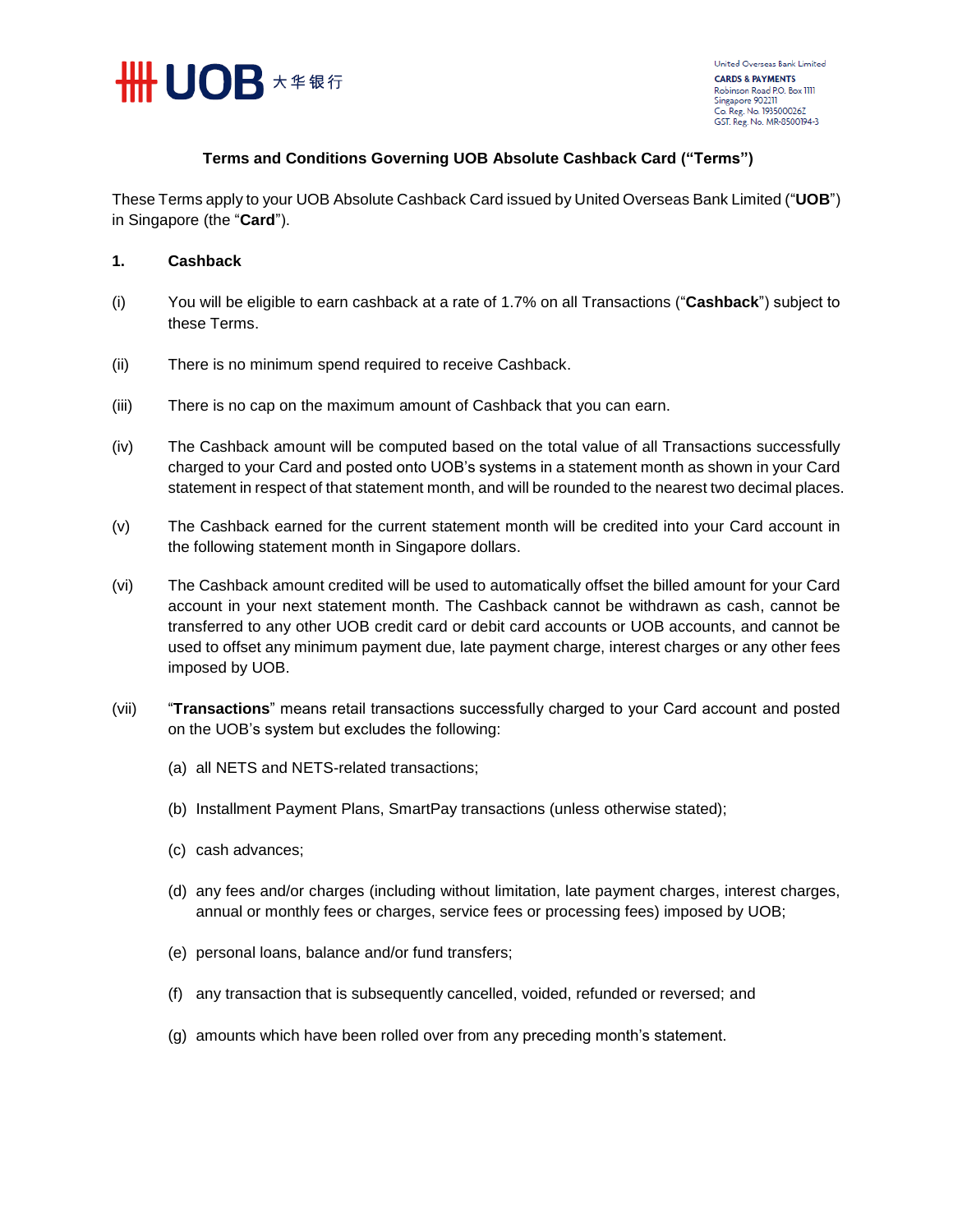

United Overseas Bank Limited **CARDS & PAYMENTS** Robinson Road P.O. Box 1111 Singapore 902211 Co. Reg. No. 193500026Z GST. Reg. No. MR-8500194-3

UOB reserves the right at any time and from time to time at its sole and absolute discretion to vary and/or amend the list of exclusions above for which Cashback will not be awarded without giving any reason or prior notice or assuming any liability to you.

- (viii) Transactions incurred by your supplementary holder of your Card will be consolidated under the principal Card account.
- (ix) In the event of any cancelled, disputed and/or reversed transactions, you will need to make incremental spend to offset the reversed transaction amount in order to continue earning Cashback.
- (x) Unused Cashback will be forfeited on (whichever earlier):
	- (a) UOB's receipt of your request to terminate your Card; or
	- (b) the termination of your Card by UOB for any reason whatsoever.
- (xi) No replacement or compensation shall be made for forfeited Cashback. Any forfeited Cashback cannot be transferred to any other UOB card account.
- (xii) The Cashback is neither transferable nor exchangeable for cash (including any credit balance refund), reward points, credit, goods and services, products or privileges or other kind in full or in part and is not refundable or replaceable.
- (xiii) The crediting of the Cashback amount by UOB does not constitute payment of any amount due on your Card account (including any minimum payment amount due).
- (xiv) Your Card account must be in good standing and conducted in a proper and satisfactory manner as determined by UOB in its sole discretion in order to earn and receive the Cashback.
- (xv) UOB reserves all rights to (i) substitute the Cashback; (ii) forfeit, reverse or reclaim the Cashback where participant is subsequently discovered to be ineligible; (ii) amend or vary the Card name or design; and (iii) make determinations and decisions on all matters relating to this Cashback programme which shall be final, conclusive and binding.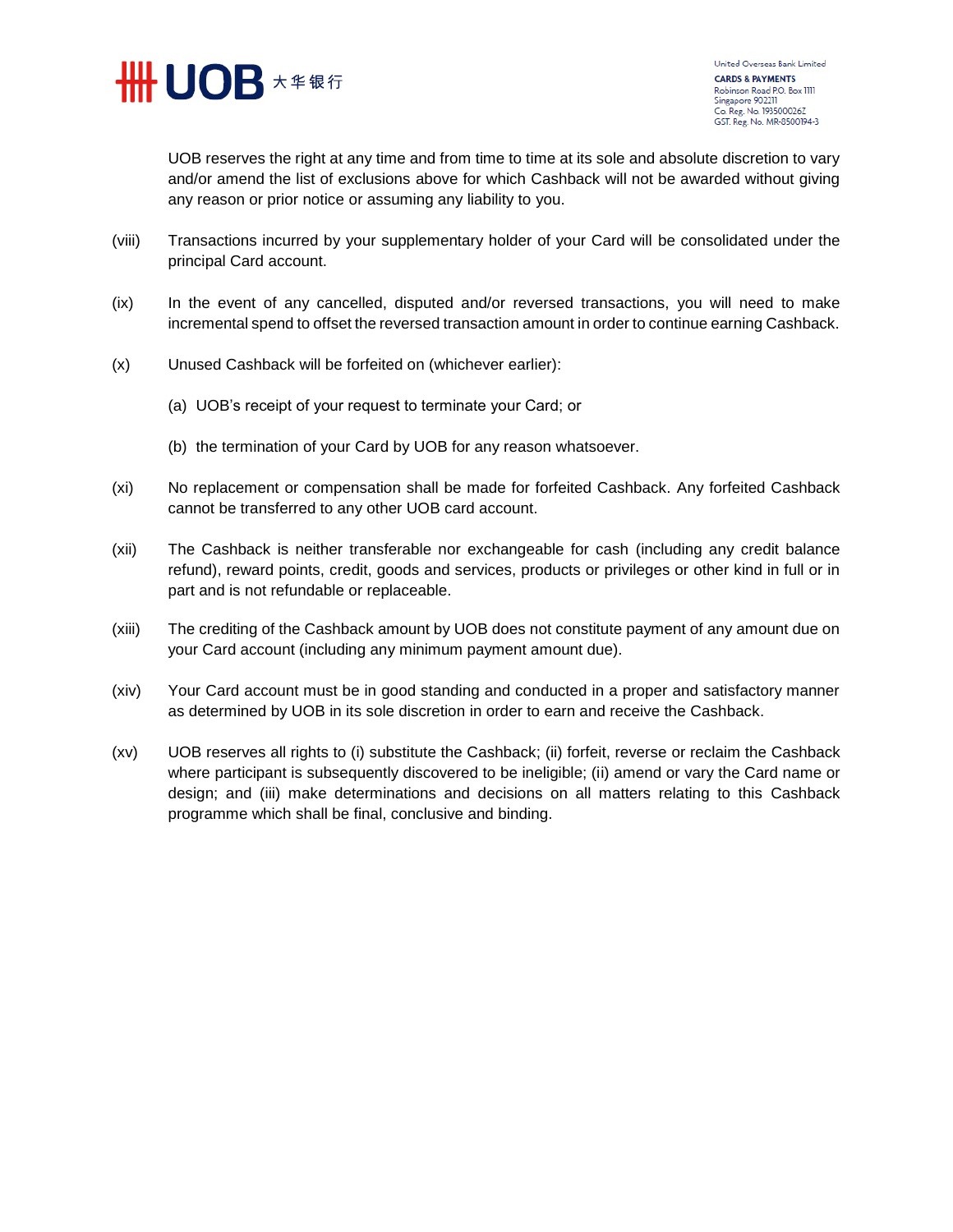

## **2. General**

- (i) Where any Transaction posted to your Card account is subsequently voided, refunded, cancelled, reversed, disputed and/or reversed for any reason (whether in whole or in part), UOB shall have the sole and absolute discretion to reverse and forfeit the Cashback awarded in respect of the Transaction amount voided, refunded, cancelled, reversed, disputed and/or reversed.
- (ii) The Card shall only be used for your own legitimate and genuine personal expenses and shall not be used for commercial or other non-personal expenses.
- (iii) UOB may deduct, re-compute, withdraw, forfeit and/or cancel any Cashback earned and/or awarded and/or cancel and terminate your Card, without giving any reason or prior notice or assuming any liability to you, if:
	- (a) spending on your Card account is deemed by UOB in its sole and absolute discretion to be for commercial, illegitimate, not genuine, commercial and/or non-personal purposes;
	- (b) your Card account is not in good standing and not conducted in a proper and satisfactory manner at any time as determined by UOB in its sole discretion;
	- (c) your Card account is overdue;
	- (d) UOB deems in its sole discretion that there is an abuse of the Cashback programme (whether via unusual, illegitimate, and/or not genuine transaction activities or otherwise);
	- (e) relevant Cashback was not earned from qualifying spend; or
	- (f) for any other reason that UOB may determine in its sole discretion.

No payment or compensation in respect of such deduction, re-computation, withdrawal or cancellation will be made.

- (iv) In the event that your Card account is delinquent, voluntarily or involuntarily closed or terminated or suspended for any reasons whatsoever before the Cashback credited into your Card account, such Cashback earned shall be forfeited without prior notice to you and you shall not be entitled to any compensation or payment whatsoever.
- (v) UOB shall not be responsible or liable in any manner for (i) any failure or delay or mistake in the transmission or submission of card transactions and/or the Transactions by any party (including but not limited to American Express, acquiring merchants, merchant establishments, postal or telecommunication authorities) for whatever reason; or (ii) any breakdown or malfunction in any computer system or equipment; or (iii) any loss, expenses, delays, mistake, neglect or omission in the awarding of the Cashback or your participation in this Cashback programme.
- (vi) The Card is excluded from earning UNI\$, SMART\$, Instant Rewards Redemption, or any other rewards under the UOB Rewards Programme.